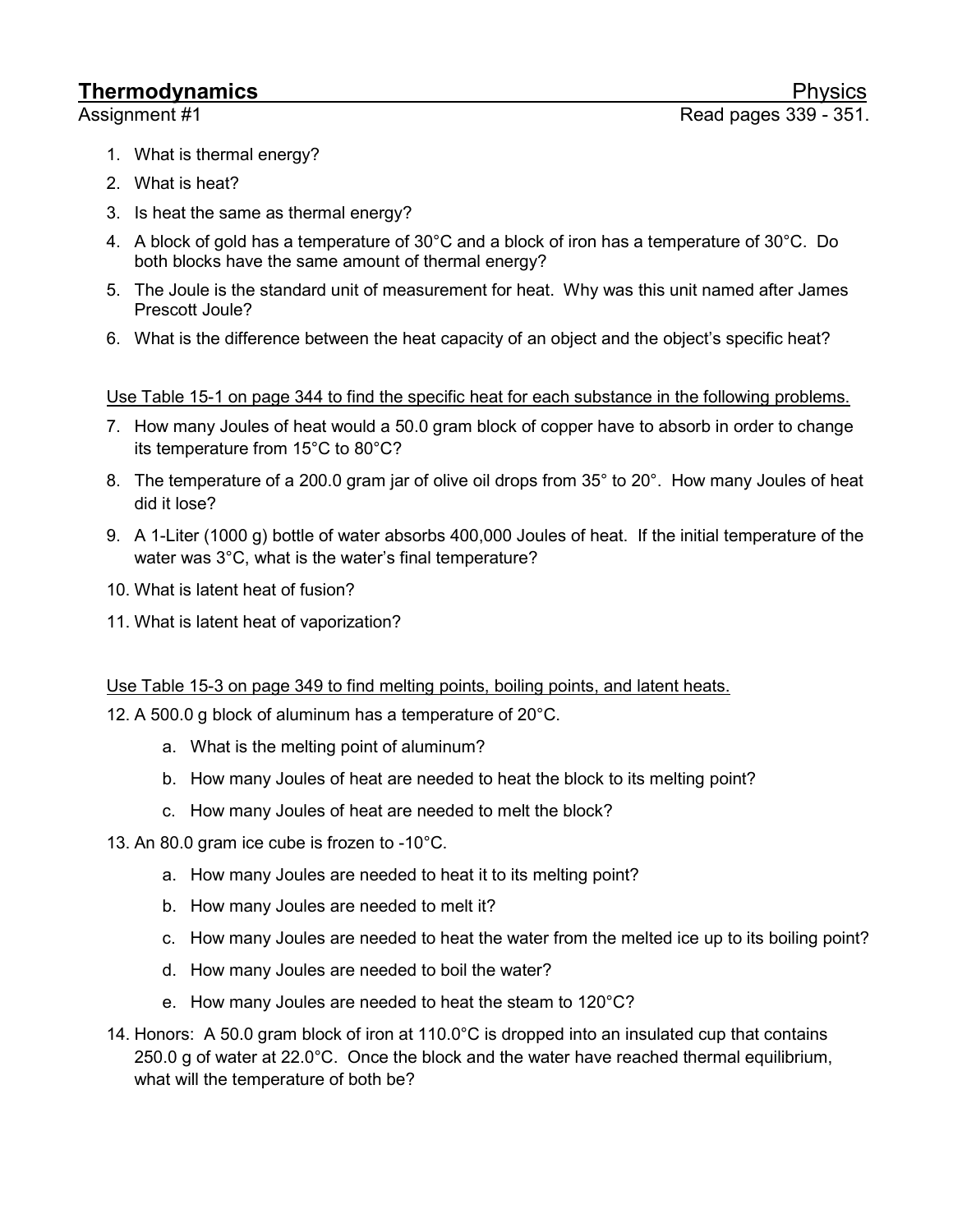## **Thermodynamics** Physics

- Assignment #2 **Assignment #2** Read pages 352 354 and 359 366
	- 15. List the three ways to transfer thermal energy.
	- 16. It's raining and your shoes get very wet. You try to dry them off using a hair dry to blow warm air on them. Which process of heat transfer are you using?
	- 17. You place a cold frying pan on a hot electric burner. A minute later when you touch the pan's metal handle, you get burned. By which process did thermal energy travel from the burner to your hand?
	- 18. Write the three laws of thermodynamics.
	- 19. What is a heat engine?
	- 20. What does each variable stand for in the equation:  $Q + W = \Delta U + E$
	- 21. For each process listed below, one of the variables (Q, W, ΔU) will equal zero. Indicate which variable is zero for the process:
		- a. Adiabatic
		- b. Isothermal
		- c. Isochoric
	- 22. What does not change during an isobaric process?
	- 23. A gas in a cylinder has a volume of 1.8  $\mathrm{m}^{3}$  at a pressure of 1.2 x 10<sup>5</sup> Pa. The gas expands isobarically until its volume is 2.5  $m^3$ , how much work did the gas do?
	- 24. Draw a Pressure Volume graph for the following process:
		- Start: Gas in a cylinder has a volume of 3 m<sup>3</sup> at a pressure of 5 x 10<sup>5</sup> Pa.
		- Step 1: It expands isobarically until its volume is 6  $m^3$ .
		- Step 2: The pressure in the cylinder drops to 1  $\times$  10<sup>5</sup> Pa as the gas cools isochorically.
		- Step 3: The gas is compressed isobarically until it has a volume of 3  $m^3$  again.
		- Step 4: Then it is heated isochorically until its pressure is  $5 \times 10^5$  Pa.
	- 25. Calculate the amount of work that was done on (-) or by the gas (+) in each step of the process in Problem 24. (Show your calculations.) What is the total amount of work done by the gas?
	- 26. Is the process in Problem 24 adiabatic?
	- 27. What does ΔU equal for the complete cycle of the process in Problem 24?
	- 28. Honors: A gas starts at a volume of 0.03 m<sup>3</sup> at a pressure of 5.0 x 10<sup>4</sup> Pa. Its volume and pressure change linearly until the volume is 0.08  $\text{m}^3$  and the pressure is 3.0 x 10<sup>4</sup> Pa. Then the gas is compressed isobarically until its volume is 0.03 m<sup>3</sup> at a pressure of 3.0 x 10<sup>4</sup> Pa. The gas is then heated isochorically until its pressure and volume match its initial conditions. Calculate the total work done by the gas and the total heat exchanged in one cycle.